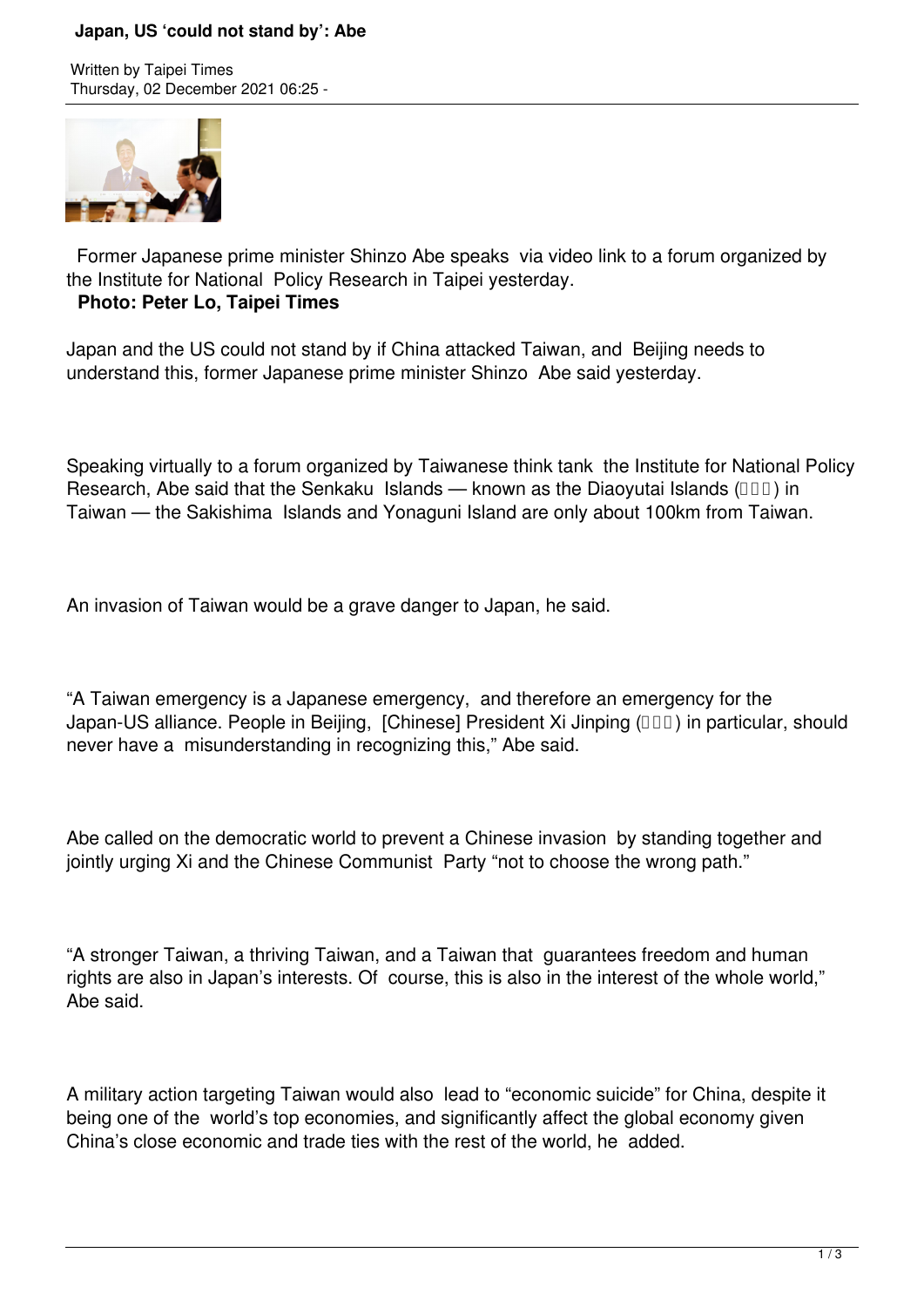## **Japan, US 'could not stand by': Abe**

Written by Taipei Times Thursday, 02 December 2021 06:25 -

That is why maintaining peace across the Taiwan Strait is in the interest of all parties involved, he said.

Abe reiterated his support for Taiwan's bid to join the Tokyo-led international trade bloc, the Comprehensive and Progressive Agreement for Trans-Pacific Partnership (CPTPP).

During his tenure as prime minister, Abe said he tried to expand Japan's strategic economic, security and diplomatic standing in the world order, and saw the need to "firmly connect ourselves to a free and open democratic framework."

"Based on the same idea, I support Taiwan's participation in the TPP," he said, using the CPTPP's former name, the Trans-Pacific Partnership, to refer to the trade bloc.

"The role of the TPP in maintaining and strengthening the rules-based international order is important. Taiwan is more than qualified to participate," he said.

On Tuesday in London, British Secret Intelligence Service Chief Richard Moore told an event organized by the International Institute for Strategic Studies: "The Chinese Communist Party leadership increasingly favors bold and decisive action on national security grounds. The days of [former Chinese leader] Deng Xiaoping's ( $\Box$  $\Box$ ) 'hide your strength, bide your time' are over."

"Beijing believes its own propaganda about Western frailties and underestimates Washington's resolve. The risk of Chinese miscalculation through overconfidence is real," Moore said, without mentioning Taiwan explicitly.

The MI6 head warned about the spread of Chinese surveillance technology, which he said was used in "targeting the Uighur population in Xinjiang," and said the UK needed to recognize that "technologies of control are being increasingly exported to other governments."